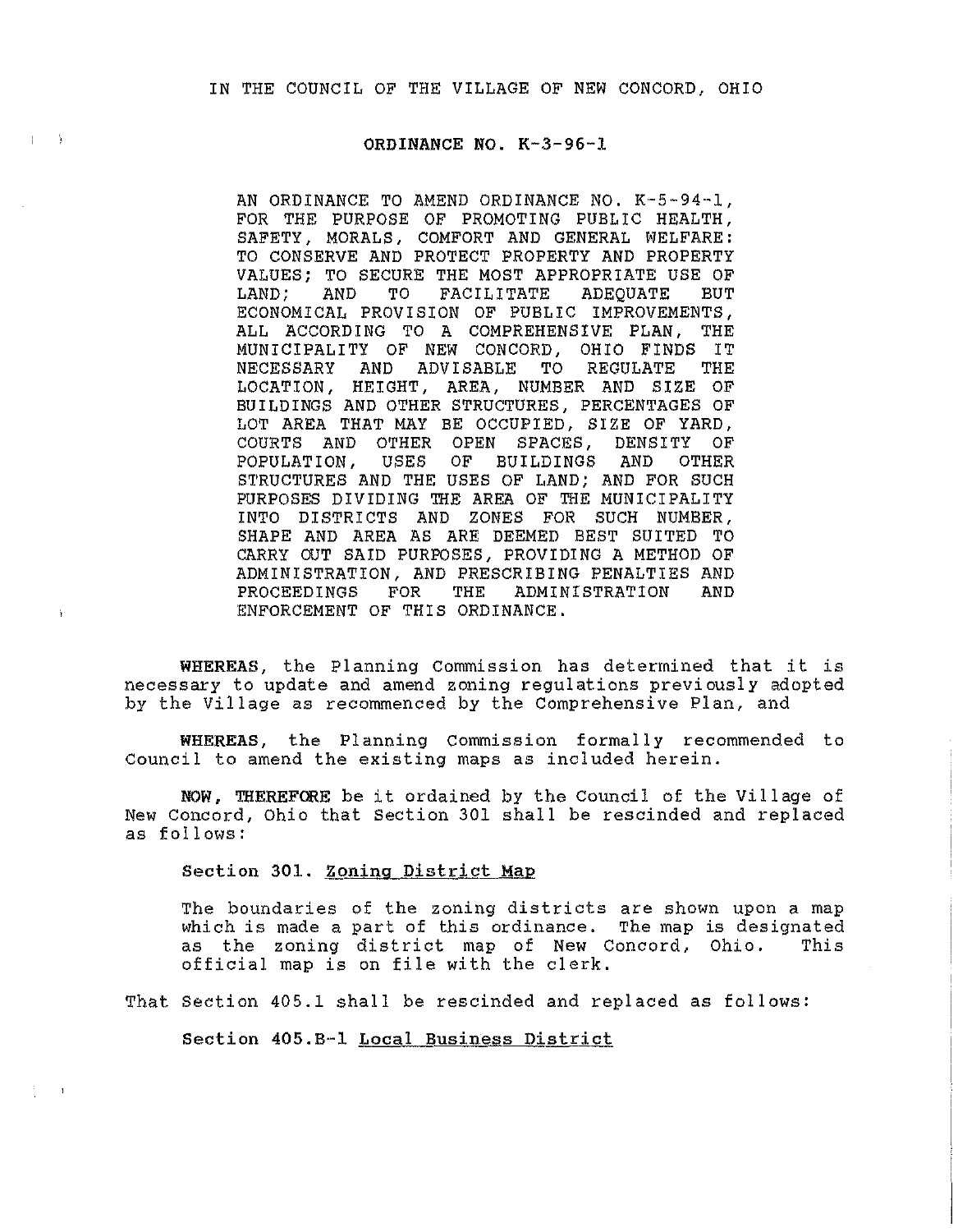Ordinance No. K-3-96-1 (page two)

## 405.1 Purpose:

 $\mathbf{r} = \mathbf{r} \mathbf{r}$ 

The local business district is hereby established to<br>provide, at suitable locations, area where provide, at suitable locations, area commercial development and some appropriate regional commercial business may also be developed. Except for hospitals, clinics, veterinary clinics, hotels and motels, no use shall be open for on-site customer business between midnight and 6:00 a.m..

That Section 405.2 shall be rescinded and replaced as follows:

405.2 Principal Permitted Uses Grocery Stores Fruit, Vegetable, Meat Markets Florists Funeral Homes Pharmacies Bakeries Personal Service Establishments (such as Tailors, Dressmaking, Barber/Beauty Shops)<br>Professional Offices (such as those Professional Offices (such as those offering medical, legal, insurance or accounting services) Churches or Places of Religious Worship Community Centers Clubs Veterinary Clinics or Hospitals Public Service Facilities Off-Street Parking (as required by Article VI) Accessory Uses

That Section 405.3 shall be rescinded and replaced as follows:

405.3 Conditional uses requiring Planning Comnission approval:

Child Care Facility Repair Garage Service Stations Outdoor Storage (Subject to Section 500.17) Restaurants Hotels and Motels

That Section 500.19 shall be added to Chapter 5:

500.19 Satellite Dish Receivers - Satellite dish type receivers shall be permitted in any district under the following conditions:

> 1. A satellite dish may be located in the rear yard as defined herein, if it is less than six (6) feet in diameter, is a minimum of five (5) feet from any property line and is less that fifteen (15) feet high from ground level.